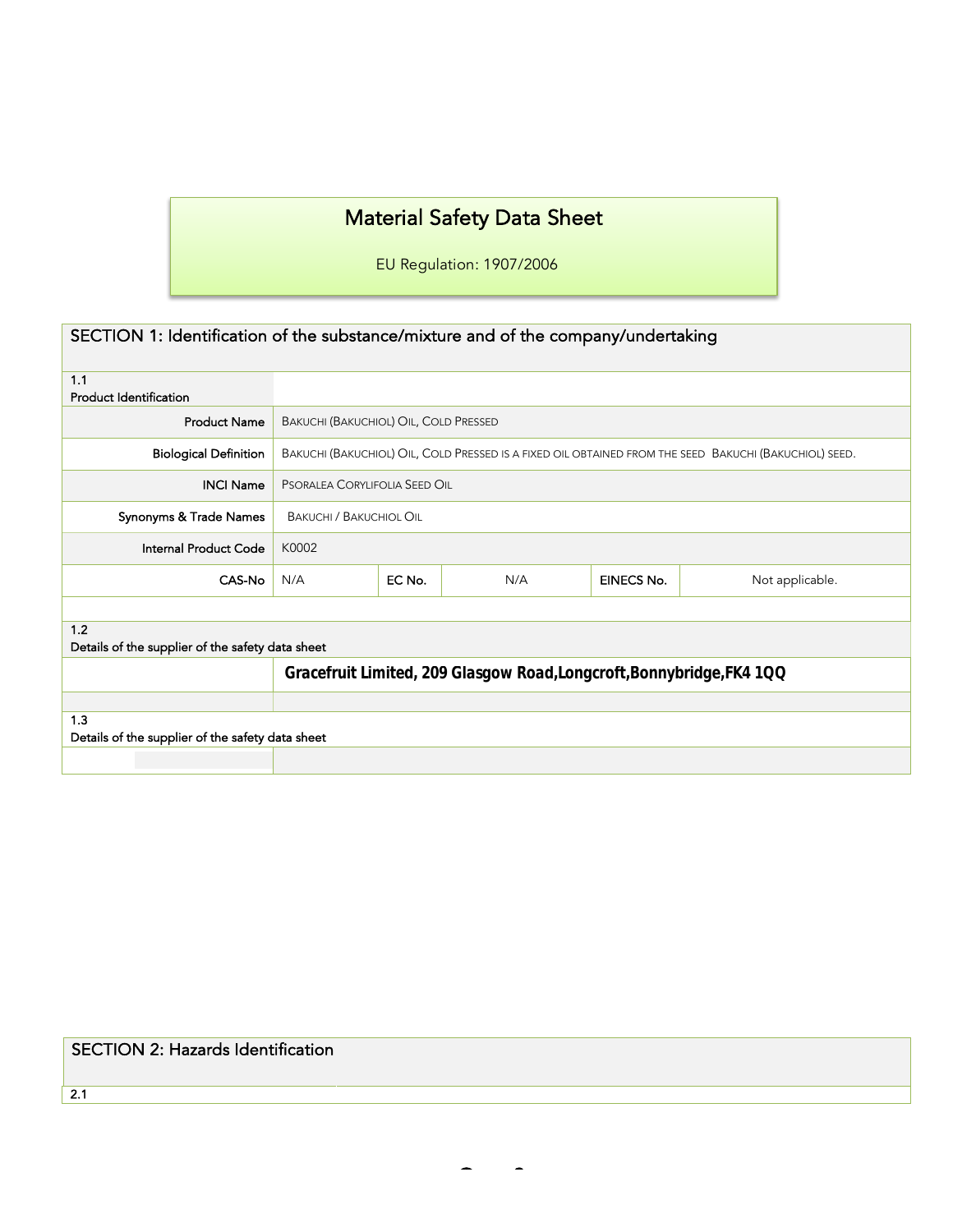| Classification of the substance or mixture                     |                                                                                                                                                                                                                                                                                                                                                         |  |
|----------------------------------------------------------------|---------------------------------------------------------------------------------------------------------------------------------------------------------------------------------------------------------------------------------------------------------------------------------------------------------------------------------------------------------|--|
| Classification (67/548/EEC)                                    | This product is not dangerous according to REACH Regulation 1907/2006.                                                                                                                                                                                                                                                                                  |  |
| Classification (EU1272/2008)                                   | This product does not belong to any list of substances supposedly hazardous to human or animal<br>health according to EU Regulation 1272/2008 & any further amendments, nor to those having<br>recognized exposition limits. Care should be taken when handling hot oil as it may constitute a burn<br>hazard. Spills can constitute a slippage hazard. |  |
| 2.2<br>Label Elements                                          | Label in accordance with Regulation (EC) No 1272/2008.                                                                                                                                                                                                                                                                                                  |  |
| <b>GHS Label</b>                                               | None.                                                                                                                                                                                                                                                                                                                                                   |  |
| Signal Word                                                    | None.                                                                                                                                                                                                                                                                                                                                                   |  |
| Contains                                                       | None.                                                                                                                                                                                                                                                                                                                                                   |  |
| <b>Hazards Statement</b>                                       | None.                                                                                                                                                                                                                                                                                                                                                   |  |
| <b>Signal Word</b>                                             | None.                                                                                                                                                                                                                                                                                                                                                   |  |
| <b>Precautionary Statements</b>                                | None.                                                                                                                                                                                                                                                                                                                                                   |  |
| <b>Supplementary Precautionary Statements</b>                  | None.                                                                                                                                                                                                                                                                                                                                                   |  |
| Section 16 (Other Information): Risk & Safety phrases in full. |                                                                                                                                                                                                                                                                                                                                                         |  |
| 2.3<br>Other Hazards                                           |                                                                                                                                                                                                                                                                                                                                                         |  |
| Adverse physio-chemical properties                             | None.                                                                                                                                                                                                                                                                                                                                                   |  |
| Adverse effects on human health                                | None.                                                                                                                                                                                                                                                                                                                                                   |  |
|                                                                |                                                                                                                                                                                                                                                                                                                                                         |  |
| <b>SECTION 3: Composition of Ingredients</b>                   |                                                                                                                                                                                                                                                                                                                                                         |  |
| 3.1<br>Substances                                              | Not Applicable.                                                                                                                                                                                                                                                                                                                                         |  |
| 3.2<br><b>Mixtures</b>                                         | Not Applicable.                                                                                                                                                                                                                                                                                                                                         |  |

| <b>SECTION 4: First Aid Measures</b> |  |
|--------------------------------------|--|
| 4.1                                  |  |
| Description of First Aid Measures    |  |
|                                      |  |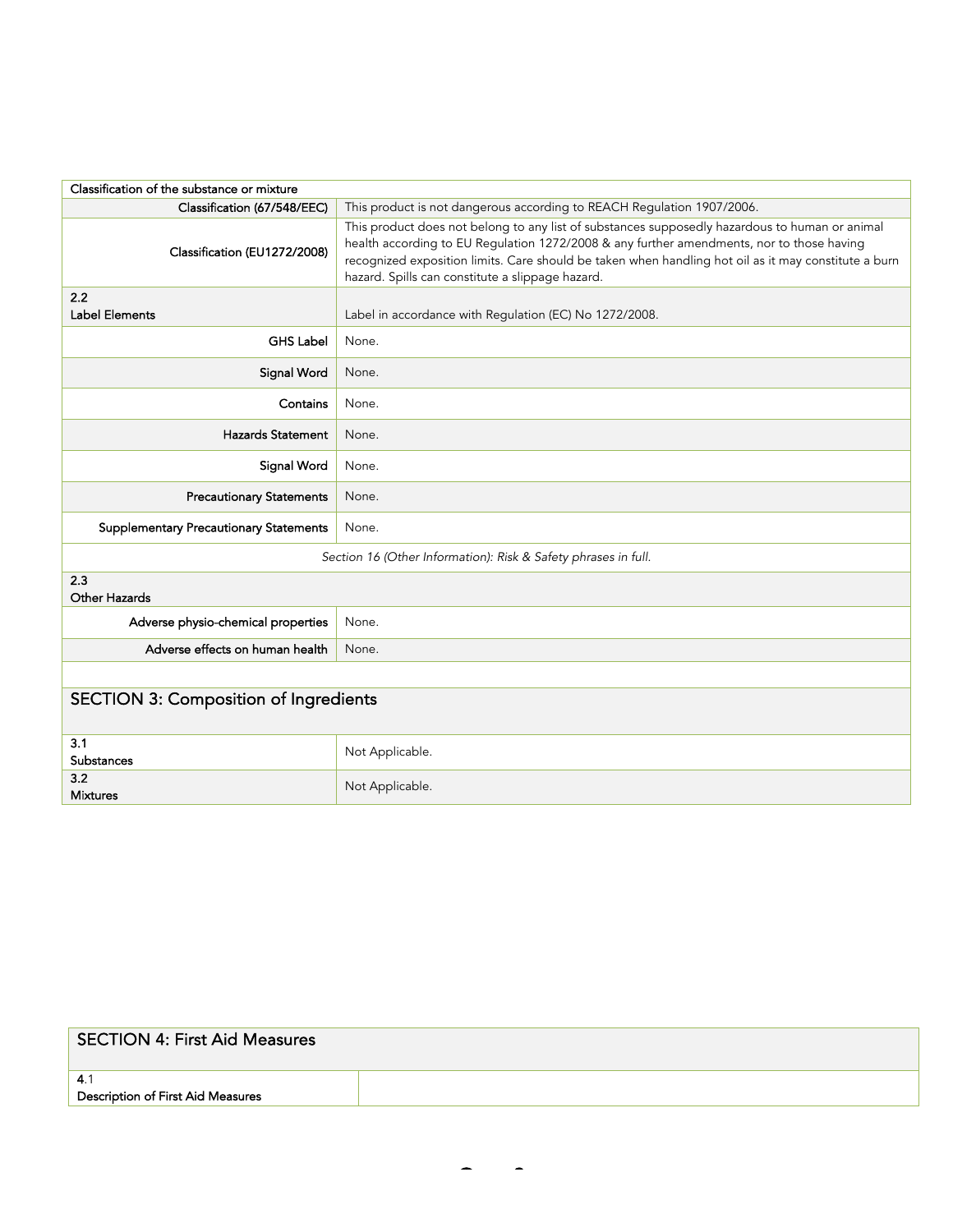| General Information<br>Always remove contaminated clothing immediately.               |                                                                                              |  |
|---------------------------------------------------------------------------------------|----------------------------------------------------------------------------------------------|--|
| Inhalation                                                                            | Not expected for this particular product, however always best avoiding proactive inhalation. |  |
| Ingestion                                                                             | No instruction as this is a non-toxic product.                                               |  |
| Skin Contact                                                                          | No instruction as this is a non-toxic product.                                               |  |
| <b>Eye Contact</b>                                                                    | Wash immediately & thoroughly with clean tap water.                                          |  |
| 4.2<br>Most important symptoms & effects (Acute &<br>Delayed)                         | None.                                                                                        |  |
| 4.3<br>Indication of any immediate medical attention or<br>special treatment required | Not Applicable.                                                                              |  |

### SECTION 5: Fire Fighting Measures

| 5.1<br>Extinguishing material                                   | Foam, Co2, Dry Chemical Powder.                                                                                                                 |
|-----------------------------------------------------------------|-------------------------------------------------------------------------------------------------------------------------------------------------|
| 5.2<br>Special hazards arising from the substance Or<br>mixture | This product may only form ignitable mixtures or burn above the flash point. Dangerous<br>combustion products include smoke & oxides of carbon. |
| 5.3<br>Advice for fire-fighters                                 | Standard. Wear self-contained breathing apparatus in confined spaces.                                                                           |

#### SECTION 6: Accidental Release Measures

| 6.1                                    | None Required.                                                                          |  |
|----------------------------------------|-----------------------------------------------------------------------------------------|--|
| Personal precautions                   |                                                                                         |  |
| 6.2                                    | None Required.                                                                          |  |
| <b>Environmental precautions</b>       |                                                                                         |  |
| 6.3                                    | Spills can be absorbed by cloth or sawdust, washed away with water & cleaned with sodic |  |
| Methods & material for containment and | products.                                                                               |  |
| cleaning up                            |                                                                                         |  |
| 6.4                                    | Refer & consider section 8.                                                             |  |
| References to other sections           | Refer & consider section 13.                                                            |  |
|                                        |                                                                                         |  |

# SECTION 7: Handling & Storage

| 7.1<br>Precautions for safe-handling       | Handle in accordance with good hygiene and safety practice. Keep containers sealed when not in<br>use. Prevent spills & leaks to avoid slip hazard. Always wear personal protective clothing (refer to<br>section 8). Do not eat, drink, sniff or smoke whilst handling this product. Provide suitable<br>mechanical equipment for the safe handling of drums & heavy packages. |  |
|--------------------------------------------|---------------------------------------------------------------------------------------------------------------------------------------------------------------------------------------------------------------------------------------------------------------------------------------------------------------------------------------------------------------------------------|--|
| 7.2                                        | Keep the product container tightly closed, in a dry, ventilated area (at temperatures <20°C). Keep                                                                                                                                                                                                                                                                              |  |
| Conditions for safe storage, including any | away from potential sources of ignition and protected from light. Maintain limited contact with                                                                                                                                                                                                                                                                                 |  |
| incompatibilities                          | oxygen.                                                                                                                                                                                                                                                                                                                                                                         |  |
| 7.3                                        |                                                                                                                                                                                                                                                                                                                                                                                 |  |
| Specific end use(s)                        | No Data.                                                                                                                                                                                                                                                                                                                                                                        |  |
| <b>SECTION 8: Exposure Controls &amp;</b>  |                                                                                                                                                                                                                                                                                                                                                                                 |  |
| <b>Personal Protection</b>                 |                                                                                                                                                                                                                                                                                                                                                                                 |  |
|                                            |                                                                                                                                                                                                                                                                                                                                                                                 |  |
| 8.1                                        |                                                                                                                                                                                                                                                                                                                                                                                 |  |
| <b>Control Parameters</b>                  | None.                                                                                                                                                                                                                                                                                                                                                                           |  |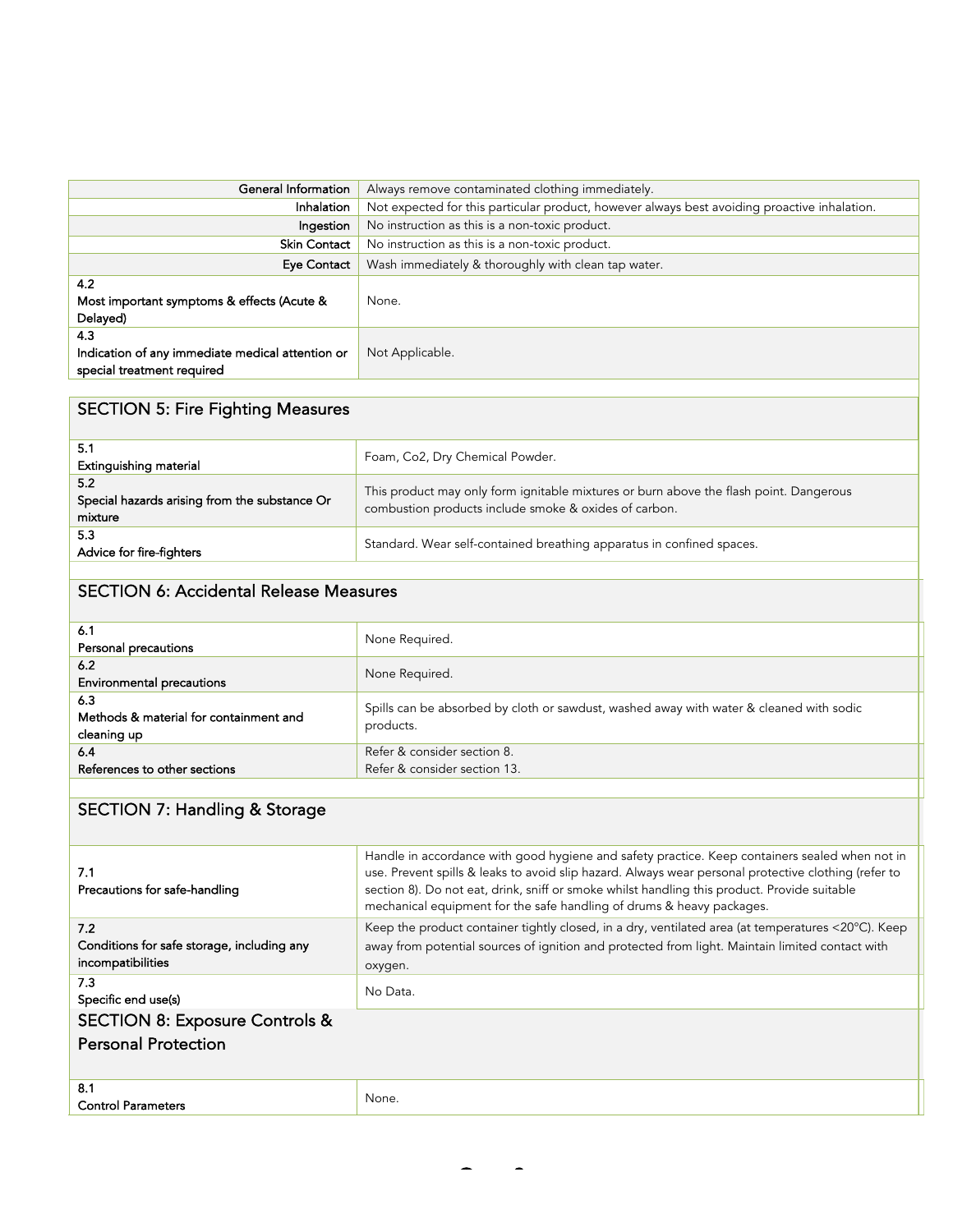| 8.2<br><b>Exposure Controls</b> |                                                                                                                                                 |
|---------------------------------|-------------------------------------------------------------------------------------------------------------------------------------------------|
| Eye Protection                  | Not required as a non-toxic product, however we still recommend taking precautions by wearing<br>protective eye-wear when handling the product. |
| <b>Hand Protection</b>          | None.                                                                                                                                           |
| <b>Respiratory Equipment</b>    | None.                                                                                                                                           |
| <b>Hygiene Measures</b>         | None.                                                                                                                                           |
| <b>Engineering Measures</b>     | None.                                                                                                                                           |

### SECTION 9: Physical & Chemical Properties

| 9.1<br><b>Physical &amp; Chemical Properties</b> |                          |
|--------------------------------------------------|--------------------------|
| Appearance                                       | OILY LIQUID              |
| Colour                                           | PALE YELLOW - DARK AMBER |
| Odour                                            | <b>COLOURLESS</b>        |
| <b>Relative Density</b>                          | NO DATA                  |
| Flash Point (°C)                                 | $>280^{\circ}$ C.        |
| Refractive Index                                 | $1.410 - 1.525$          |
| Melting Point $(^{\circ}C)$                      | <b>NOT APPLICABLE</b>    |
| Boiling Point (°C)                               | $>100^{\circ}$ C.        |
| Vapour Pressure                                  | NO DATA.                 |
| Solubility in Water @ 20°C                       | INSOLUBLE.               |
| 9.2<br>Other Information                         | NO DATA.                 |
|                                                  |                          |

# SECTION 10: Stability & Reactivity

| 10.1                               | Not Applicable.                                                                            |  |
|------------------------------------|--------------------------------------------------------------------------------------------|--|
| Reactivity                         |                                                                                            |  |
| 10.2 <sub>1</sub>                  |                                                                                            |  |
| Chemical stability                 | Stable under suggested storage conditions (<20°C).                                         |  |
| 10.3                               |                                                                                            |  |
| Possibility of hazardous reactions | No.                                                                                        |  |
| 10.4                               |                                                                                            |  |
| Conditions to avoid                | Storage at high temperatures. Do not store above 20°C.                                     |  |
| 10.5                               |                                                                                            |  |
| Incompatible materials             | Concentrated acids, alkalis & oxidising agents.                                            |  |
| 10.6                               | This product does not decompose under normal conditions. Under fire conditions the product |  |
| Hazardous decomposition products   | will produce a mixture of irritating fumes & smoke.                                        |  |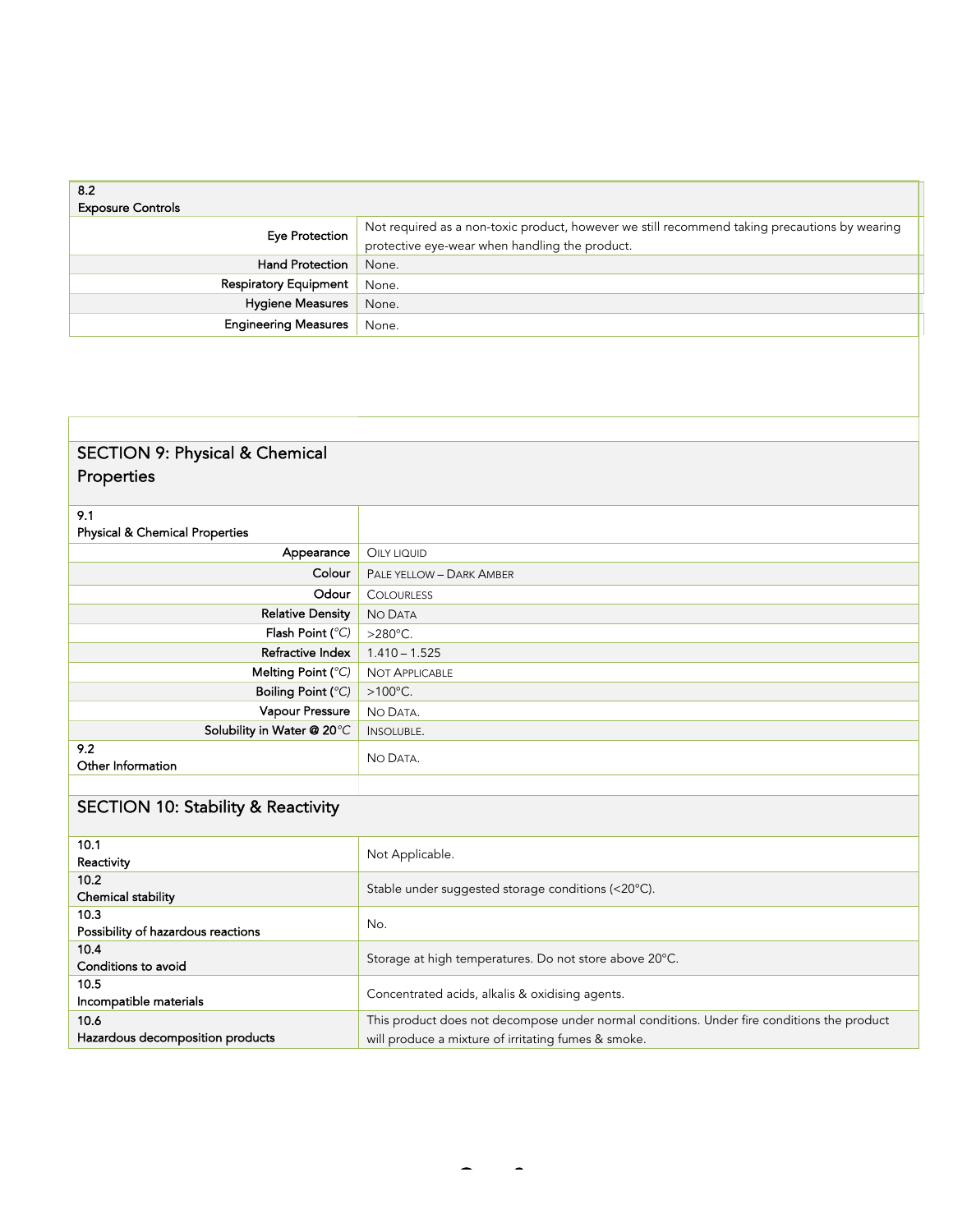| <b>SECTION 11: Toxicological Information</b> |                                                                                                                                                                                                                                                                                                                                                                                                                                                    |  |
|----------------------------------------------|----------------------------------------------------------------------------------------------------------------------------------------------------------------------------------------------------------------------------------------------------------------------------------------------------------------------------------------------------------------------------------------------------------------------------------------------------|--|
| 11.1<br><b>Toxicological effects</b>         |                                                                                                                                                                                                                                                                                                                                                                                                                                                    |  |
| <b>Acute Toxicity</b>                        | A non-toxic product. For pharmaceutical & cosmetic use only. This product does<br>not carry a microbiological specification as it is sterilised in the refining process.<br>It does not contain any impurities. This product is not included in the list of<br>substances prohibited in cosmetic products or subject to restrictions. It does not<br>contain colorants, preservatives or UV filters (Annex II - VI of EU regulation<br>1223/2009). |  |
| Skin irritation                              | Not Applicable.                                                                                                                                                                                                                                                                                                                                                                                                                                    |  |
| Eye damage or irritation                     | Not Applicable.                                                                                                                                                                                                                                                                                                                                                                                                                                    |  |
| Respiratory or skin sensitivity              | Not Applicable.                                                                                                                                                                                                                                                                                                                                                                                                                                    |  |
| Germ cell mutagenicity                       | Not Applicable.                                                                                                                                                                                                                                                                                                                                                                                                                                    |  |
| Carcinogenicity                              | Not Applicable.                                                                                                                                                                                                                                                                                                                                                                                                                                    |  |
| Reproductive toxicity                        | Not Applicable.                                                                                                                                                                                                                                                                                                                                                                                                                                    |  |
| STOT - single exposure                       | Not Applicable.                                                                                                                                                                                                                                                                                                                                                                                                                                    |  |
| STOT - repeated exposure                     | Not Applicable.                                                                                                                                                                                                                                                                                                                                                                                                                                    |  |
| Aspiration hazard                            | Not Applicable.                                                                                                                                                                                                                                                                                                                                                                                                                                    |  |
| Other information                            | Not Applicable.                                                                                                                                                                                                                                                                                                                                                                                                                                    |  |
| <b>SECTION 12: Ecological Information</b>    |                                                                                                                                                                                                                                                                                                                                                                                                                                                    |  |
| 12.1<br><b>Toxicity</b>                      | Low - None.                                                                                                                                                                                                                                                                                                                                                                                                                                        |  |
| 12.2<br>Persistence & degradability          | >90% (OECD)                                                                                                                                                                                                                                                                                                                                                                                                                                        |  |
| 12.3<br>Bio- accumulative potential          | None.                                                                                                                                                                                                                                                                                                                                                                                                                                              |  |
| 12.4<br>Mobility in soil                     | Low - None.                                                                                                                                                                                                                                                                                                                                                                                                                                        |  |
| 12.5<br>Results of PBT & VPVB assessment     | Not Available.                                                                                                                                                                                                                                                                                                                                                                                                                                     |  |
| 12.6<br>Other adverse effects                | None.                                                                                                                                                                                                                                                                                                                                                                                                                                              |  |
|                                              |                                                                                                                                                                                                                                                                                                                                                                                                                                                    |  |
| <b>SECTION 13: Disposal Information</b>      |                                                                                                                                                                                                                                                                                                                                                                                                                                                    |  |
| 13.1<br>Waste treatment methods              | Always recover spilled product. Discard waste material with authorized waste<br>management services. Act in accordance with local & national waste regulations.                                                                                                                                                                                                                                                                                    |  |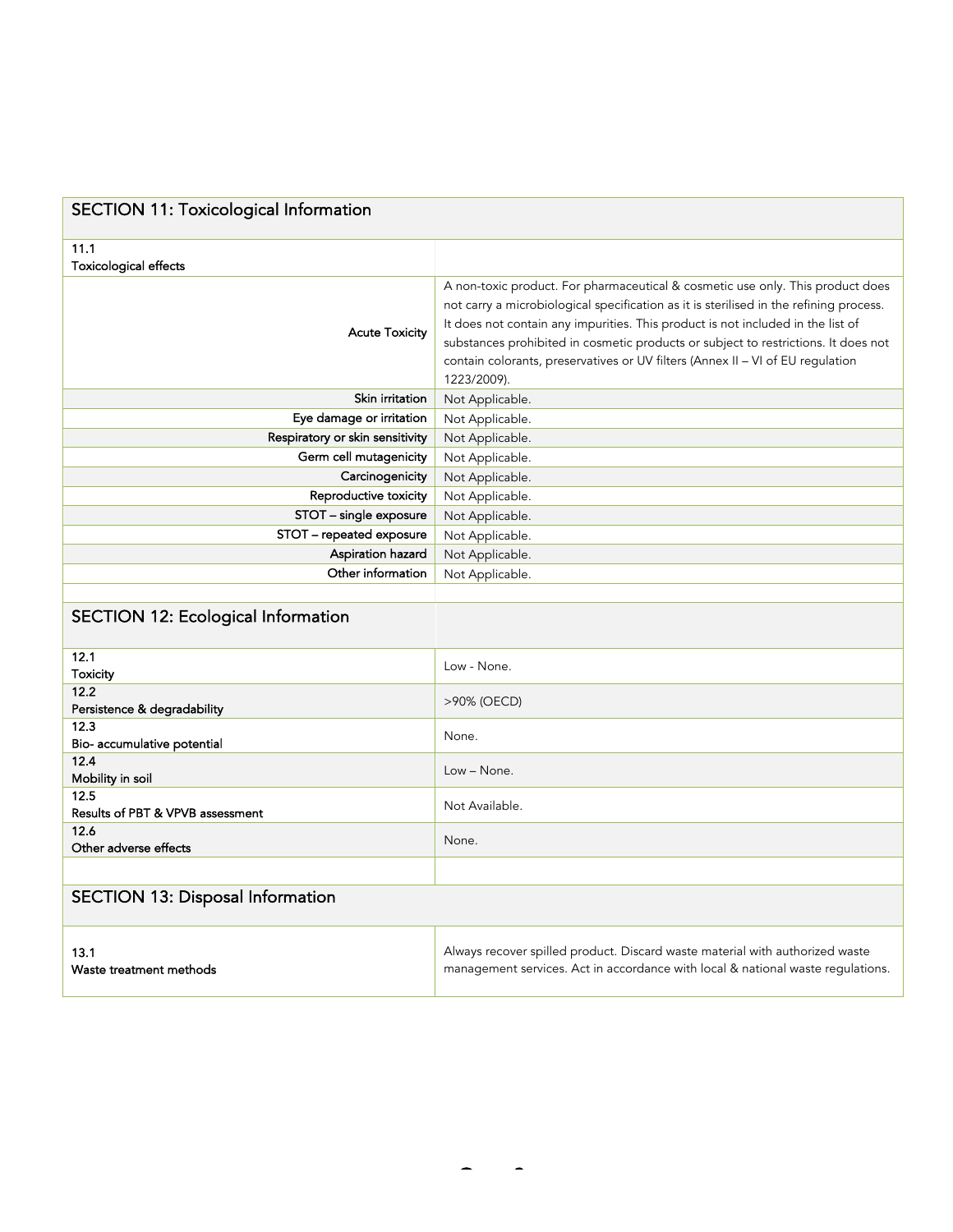| <b>SECTION 14: Transport Information</b>                                             |                                                                                                                                                                                                                                                                                                                                                                                                                                                                                                                                |
|--------------------------------------------------------------------------------------|--------------------------------------------------------------------------------------------------------------------------------------------------------------------------------------------------------------------------------------------------------------------------------------------------------------------------------------------------------------------------------------------------------------------------------------------------------------------------------------------------------------------------------|
| 14.1<br><b>Transport Information</b>                                                 |                                                                                                                                                                                                                                                                                                                                                                                                                                                                                                                                |
| Warning icon                                                                         | Road (ADR), Rail (RID), Sea (IMDG) and Air (ICAO), transport not restricted in<br>drums or food tankers.                                                                                                                                                                                                                                                                                                                                                                                                                       |
| <b>Shipping Name</b>                                                                 | Not Applicable.                                                                                                                                                                                                                                                                                                                                                                                                                                                                                                                |
| UN Number (Road)                                                                     | Not Applicable.                                                                                                                                                                                                                                                                                                                                                                                                                                                                                                                |
| <b>ADR Class</b>                                                                     | Not Applicable.                                                                                                                                                                                                                                                                                                                                                                                                                                                                                                                |
| Hazard Number (ADR)                                                                  | Not Applicable.                                                                                                                                                                                                                                                                                                                                                                                                                                                                                                                |
| Hazchem Code                                                                         | Not Applicable.                                                                                                                                                                                                                                                                                                                                                                                                                                                                                                                |
| UN Number (Sea)                                                                      | Not Applicable.                                                                                                                                                                                                                                                                                                                                                                                                                                                                                                                |
| <b>IMDG Class</b>                                                                    | Not Applicable.                                                                                                                                                                                                                                                                                                                                                                                                                                                                                                                |
| <b>IMDG Pack GR.</b>                                                                 | Not Applicable.                                                                                                                                                                                                                                                                                                                                                                                                                                                                                                                |
| <b>EMS</b>                                                                           | Not Applicable.                                                                                                                                                                                                                                                                                                                                                                                                                                                                                                                |
| UN Number (Air)                                                                      | Not Applicable.                                                                                                                                                                                                                                                                                                                                                                                                                                                                                                                |
| <b>Air Class</b>                                                                     | Not Applicable.                                                                                                                                                                                                                                                                                                                                                                                                                                                                                                                |
| Air Pack GR.                                                                         | Not Applicable.                                                                                                                                                                                                                                                                                                                                                                                                                                                                                                                |
|                                                                                      |                                                                                                                                                                                                                                                                                                                                                                                                                                                                                                                                |
| <b>SECTION 15: Regulatory Information</b>                                            |                                                                                                                                                                                                                                                                                                                                                                                                                                                                                                                                |
| 15.1<br>Product specific safety, health & environmental regulations &<br>legislation |                                                                                                                                                                                                                                                                                                                                                                                                                                                                                                                                |
| <b>EU Directives</b>                                                                 | Regulation (EC) No 1907/2006 of the European Parliament and of the council of<br>18 <sup>th</sup> December 2006. Concerning the registration, evaluation, authorization &<br>restriction of chemicals (REACH), establishing a European Chemicals Agency,<br>amending Directive 199/45/EC and repealing council regulation (EEC) No793/93<br>& commission regulation (EC) No1488/94 as well as council directive 76/769/EEC<br>& commission directive 91/155/ECC, 93/67/ECC, 93/105/EEC & 2000/21/EC<br>(including amendments). |
| <b>Statutory Instruments</b>                                                         | The Chemicals (Hazard Information & Packaging for Supply Regulations 2009<br>(S.I.2009 No 716).                                                                                                                                                                                                                                                                                                                                                                                                                                |
| <b>Approved Code of Practice</b>                                                     | Classification & labelling of substances & preparations dangerous for supply.<br>Safety data sheets for substances & preparations.                                                                                                                                                                                                                                                                                                                                                                                             |
| <b>Guidance Notes</b>                                                                | Workplace exposure limits EH40. CHIP for everyone HSG 108.                                                                                                                                                                                                                                                                                                                                                                                                                                                                     |
| 15.2<br><b>Chemical Safety Assessment</b>                                            | Assessment has not been carried out as this is a non-hazardous material<br>according to article 31 of REACH 1907/2006.                                                                                                                                                                                                                                                                                                                                                                                                         |